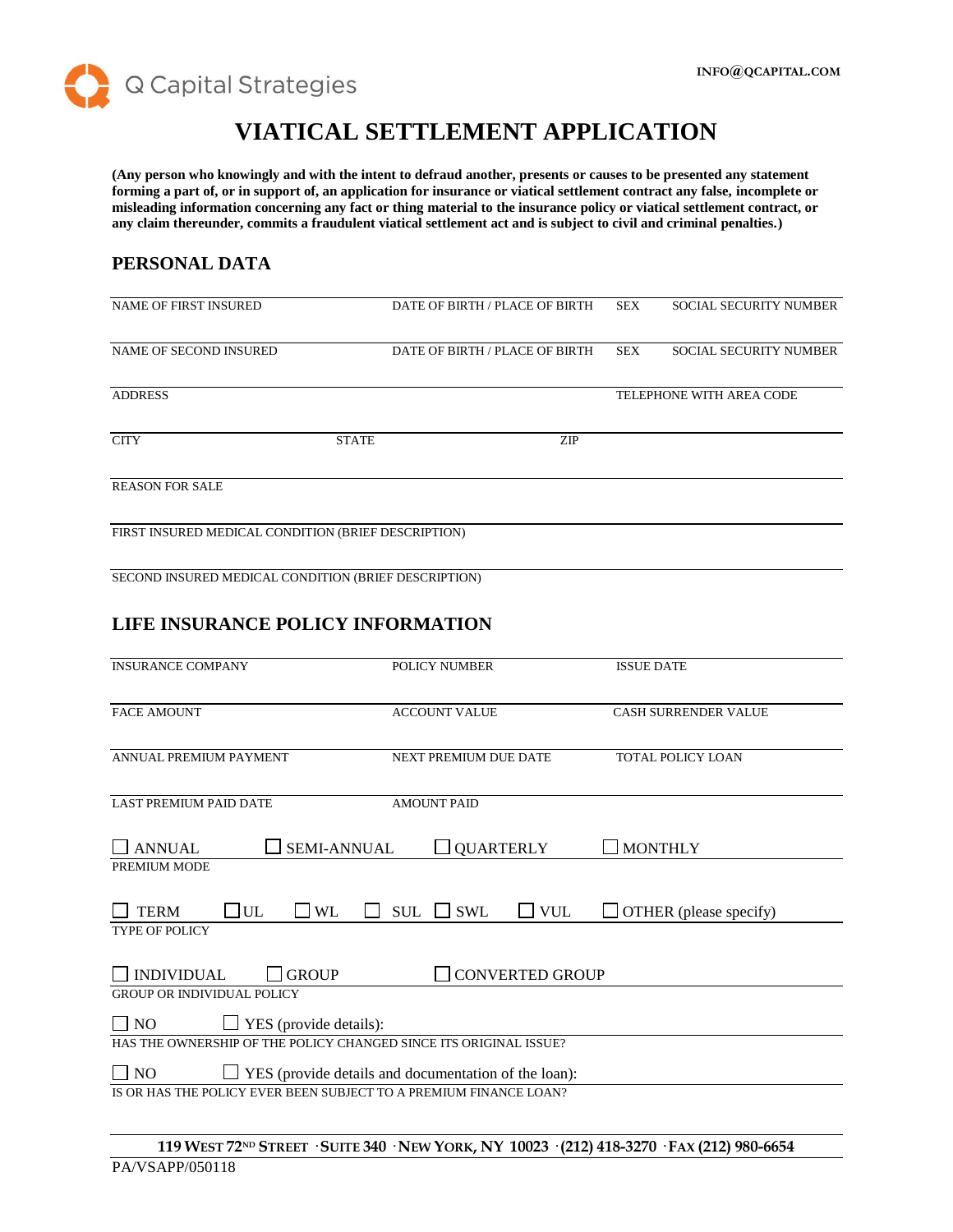#### *POLICY OWNER(S)*

| NAME OF POLICY OWNER(S)                                                   |                                                                       |                          | SOCIAL SECURITY OR TAX ID NUMBER |                          |  |
|---------------------------------------------------------------------------|-----------------------------------------------------------------------|--------------------------|----------------------------------|--------------------------|--|
|                                                                           | NAME OF PRESIDENT (IF CORPORATE OWNED)<br>NAME OF CORPORATE SECRETARY |                          |                                  |                          |  |
| NAME OF MANAGER (IF LLC OWNED)                                            |                                                                       |                          |                                  |                          |  |
| NAME OF TRUSTEE (S) (IF TRUST OWNED)                                      |                                                                       |                          | <b>DATE OF TRUST</b>             | <b>SITUS OF TRUST</b>    |  |
| <b>ADDRESS</b>                                                            |                                                                       |                          |                                  | TELEPHONE WITH AREA CODE |  |
| <b>CITY</b>                                                               |                                                                       |                          | <b>STATE</b>                     | <b>ZIP</b>               |  |
| If individually owned, has Policy Owner ever been? (check all that apply) |                                                                       |                          |                                  |                          |  |
| $\Box$ Married                                                            | Divorced                                                              | $\Box$ Legally Separated | Widowed                          | Bankrupt                 |  |

If more than one policy is being submitted, please attach an additional page including Policy Owner(s) and life insurance policy information as requested above.

## **MEDICAL INFORMATION**

#### *FIRST INSURED*

| OCCUPATION (if retired, previous occupation) | <b>SPOUSE'S MAIDEN NAME</b> |                          |  |
|----------------------------------------------|-----------------------------|--------------------------|--|
| <b>FATHER'S NAME</b>                         | <b>MOTHER'S MAIDEN NAME</b> |                          |  |
| NAME OF PRIMARY PHYSICIAN                    | TELEPHONE WITH AREA CODE    |                          |  |
| <b>ADDRESS</b>                               |                             |                          |  |
| <b>CITY</b>                                  | <b>STATE</b>                | <b>ZIP</b>               |  |
| NAME OF SPECIALIST PHYSICIAN                 | <b>SPECIALTY</b>            | TELEPHONE WITH AREA CODE |  |
| <b>ADDRESS</b>                               |                             |                          |  |
| <b>CITY</b>                                  | <b>STATE</b>                | <b>ZIP</b>               |  |
|                                              |                             |                          |  |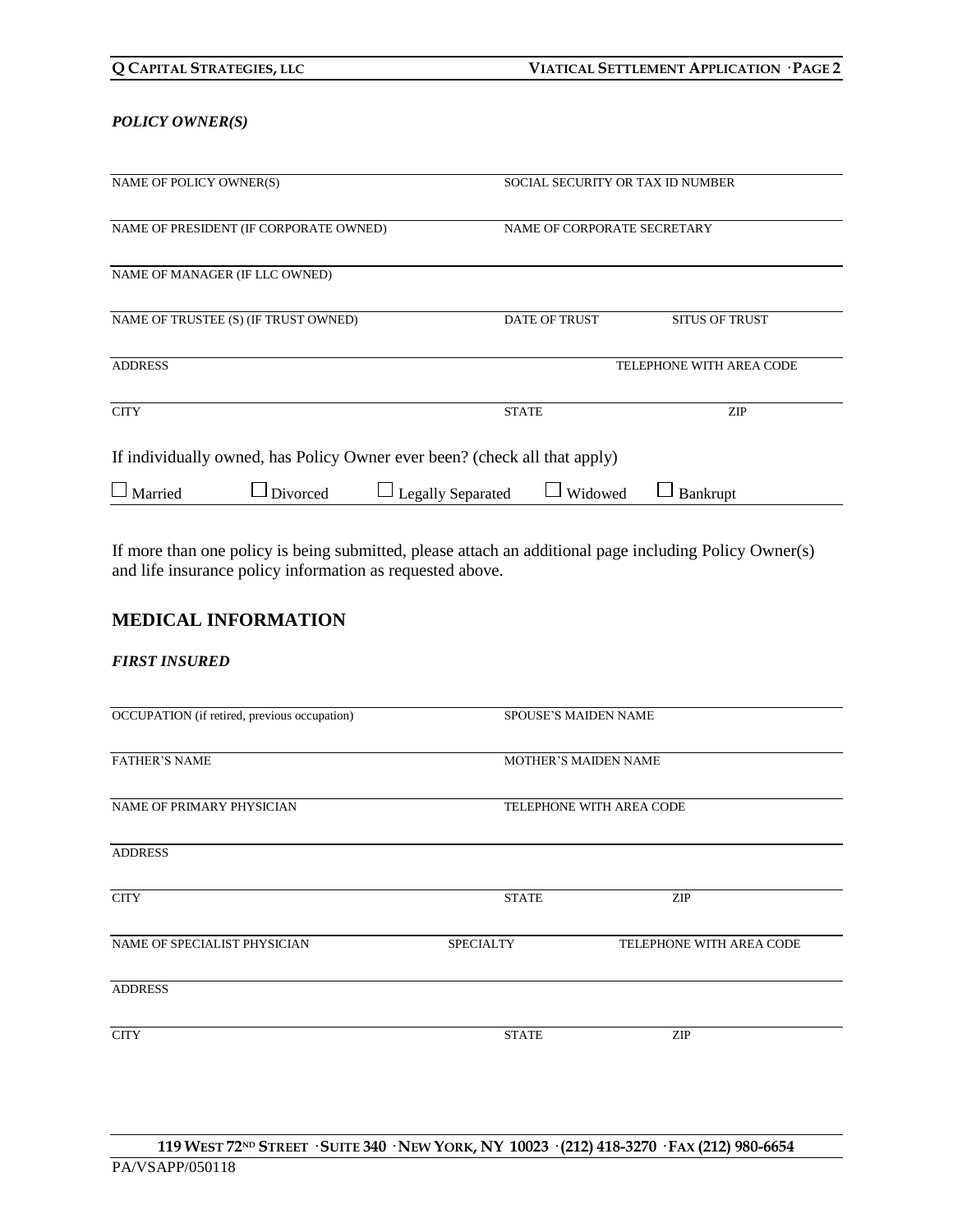#### *SECOND INSURED*

| OCCUPATION (if retired, previous occupation) | <b>SPOUSE'S MAIDEN NAME</b> |                          |  |
|----------------------------------------------|-----------------------------|--------------------------|--|
| <b>FATHER'S NAME</b>                         | <b>MOTHER'S MAIDEN NAME</b> |                          |  |
| NAME OF PRIMARY PHYSICIAN                    | TELEPHONE WITH AREA CODE    |                          |  |
| <b>ADDRESS</b>                               |                             |                          |  |
| <b>CITY</b>                                  | <b>STATE</b>                | <b>ZIP</b>               |  |
| NAME OF SPECIALIST PHYSICIAN                 | <b>SPECIALTY</b>            | TELEPHONE WITH AREA CODE |  |
| <b>ADDRESS</b>                               |                             |                          |  |
| <b>CITY</b>                                  | <b>STATE</b>                | <b>ZIP</b>               |  |

If there are any other physicians who have treated the Insured(s) in the last five years, please attach an additional page including full name of physician(s), specialty, address and telephone number with area code.

#### *The following will be needed to obtain an offer:*

- Copy of the insurance policy and current statement of values
- **II** In-force illustrations showing zero cash value at maturity:
	- If Universal Life policy, submit minimum premium payments
	- If Term policy, submit a current illustration and a conversion illustration to a permanent policy showing minimum premium payments
	- If Whole Life policy, submit a vanishing premium illustration

| SIGNATURE OF FIRST INSURED                  | <b>DATE</b> |
|---------------------------------------------|-------------|
|                                             |             |
| SIGNATURE OF SECOND INSURED (IF APPLICABLE) | <b>DATE</b> |
| SIGNATURE OF POLICY OWNER(S)                | DATE        |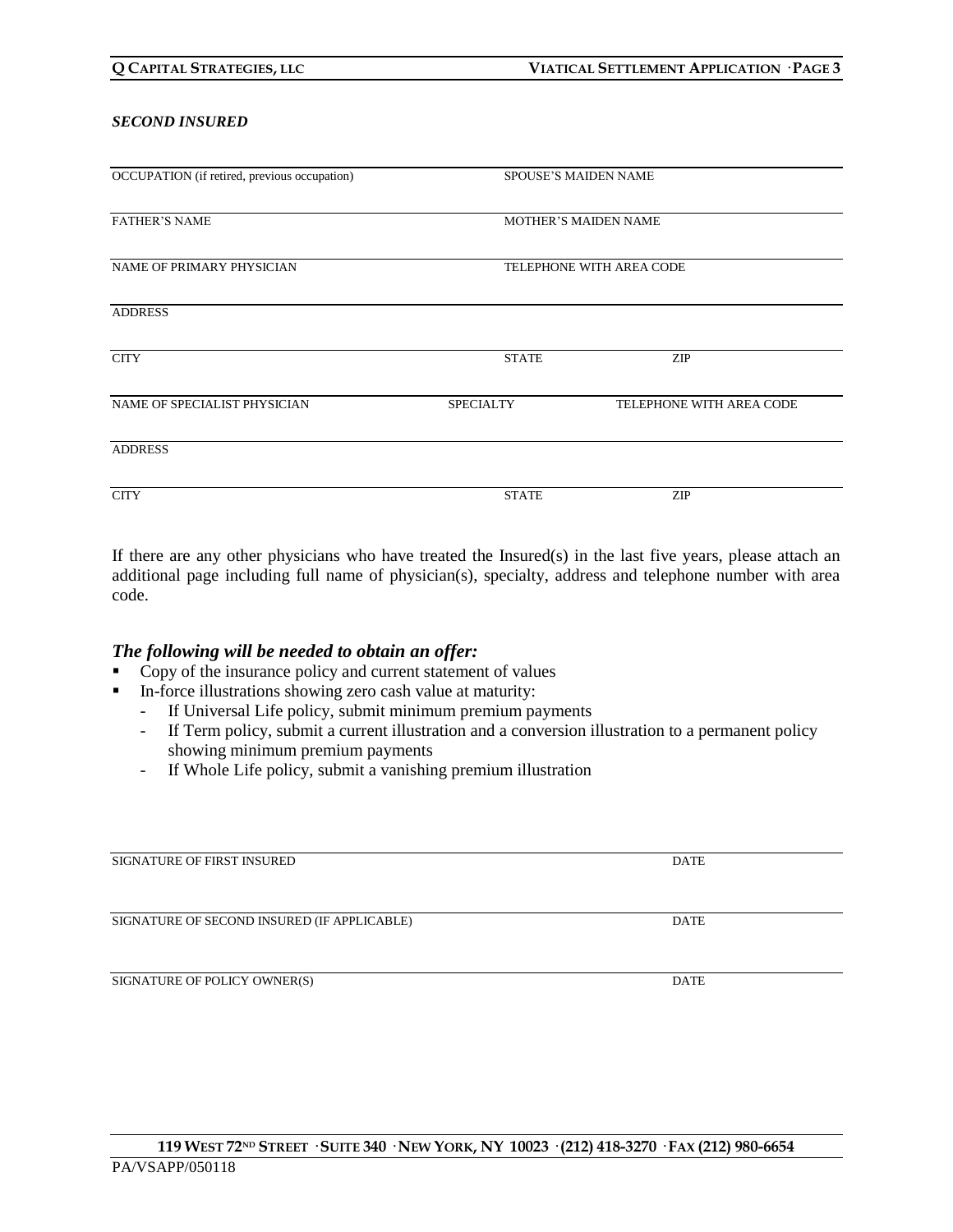## **AUTHORIZATION FOR RELEASE AND USE OF MEDICAL AND/OR INSURANCE INFORMATION (signed by the Insured(s) and Policy Owner(s))**

I/We hereby authorize any physician, medical practitioner, hospital, clinic or any other medical facility, insurance support organization, pharmacy, pharmacy benefits manager, government agency, insurance company, group policyholder, employer, benefits plan administrator, or any other institution or person to provide to Q Capital Strategies, LLC and/or its authorized representatives or assignees, to any viatical settlement broker utilized by the Policy Owner(s), and to the insurance company that issued the life insurance policy covering the life of the Insured(s) any and all information as to diagnosis, treatment and prognosis with respect to any physical or mental condition of the Insured(s) including psychiatric condition, or drug and alcohol abuse.

This Authorization allows for the disclosure, inspection and copying of any and all records, reports, and/or documents, including any underlying data, regarding the care and treatment of the Insured(s) and any other information in your possession concerning any treatment or hospitalization, including but not limited to, all testing materials completed by or administered to the Insured(s), along with any and all medical bills in your possession and control.

I/We understand that the information authorized for release may also include personal information and insurance policy information, including but not limited to, forms, riders and amendments concerning the life insurance policy(ies) on which I/We are the Policy Owner(s) or Insured(s).

This Authorization allows Q Capital Strategies, LLC and its authorized representatives and assignees to use the medical or insurance information, and to disclose such information to their funding sources, their medical underwriters, insurers and contingency reinsurers. The Authorization set forth is granted to Q Capital Strategies, LLC, each subsequent owner of the Policy, and any party who is a potential purchaser of the Policy from any subsequent owner, and their respective funding sources and their authorized representatives, medical underwriters, insurers and contingency reinsurers. The receipt, use and disclosure of the information obtained pursuant to this Authorization is for the purpose of pursuing and completing the sale or resale of life insurance policy(ies) on which I/We are the Policy Owner(s) or Insured(s), and permitting Q Capital Strategies, LLC or any subsequent Policy Owner(s) to obtain any amounts payable to the owner or beneficiary of the Policy(ies). I/We hereby expressly authorize such receipt, use and disclosure.

I/We agree that a photographic copy or facsimile of this Authorization shall be valid as the original. I/We agree that this Authorization shall remain valid for the lifetime of the undersigned Insured (or the last to survive if more than one undersigned Insured), absent any provision of any applicable state statute or regulation to the contrary, in which event it shall remain valid for the maximum period permitted thereunder. I/We understand that all medical information will be kept strictly confidential and will not be released to the Medical Information Bureau.

| <b>NAME OF FIRST INSURED</b> | <b>SIGNATURE</b> | DATE        |
|------------------------------|------------------|-------------|
|                              |                  |             |
| NAME OF SECOND INSURED       | <b>SIGNATURE</b> | DATE        |
|                              |                  |             |
| NAME OF POLICY OWNER(S)      | <b>SIGNATURE</b> | DATE        |
|                              |                  |             |
| <b>NAME OF WITNESS</b>       | <b>SIGNATURE</b> | <b>DATE</b> |
|                              |                  |             |

#### **PHOTOCOPIES AND/OR FACSIMILES OF THIS DOCUMENT SHALL BE AS VALID AS THE ORIGINAL**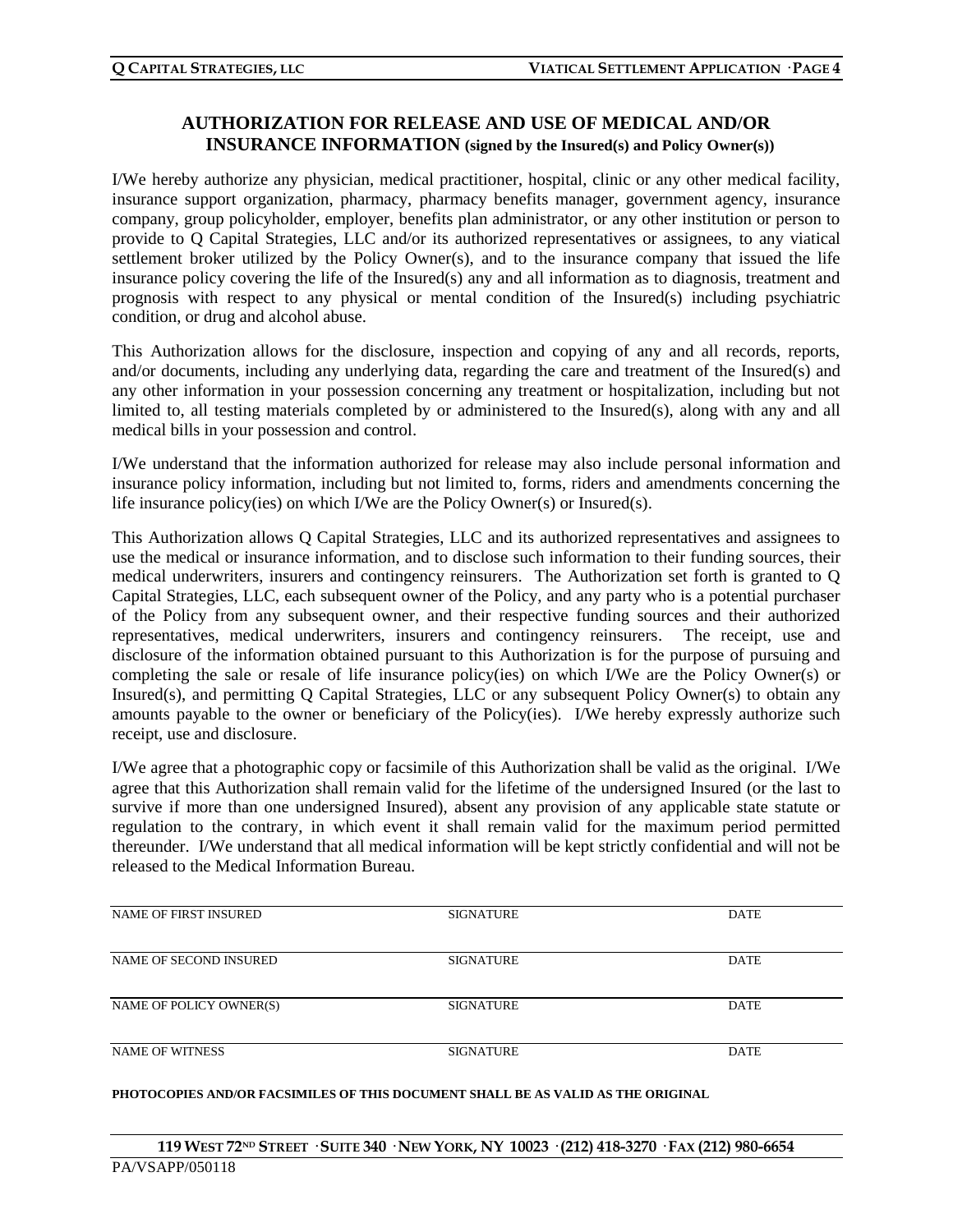# **AUTHORIZATION FOR RELEASE OF INSURANCE POLICY INFORMATION**

(signed by the Policy Owner(s))

I/We hereby authorize the insurance company to release directly to Q Capital Strategies, LLC and/or its authorized representatives or assignees any and all information and forms in connection with the policy(ies) listed below (including, but not limited to, verification of coverage, any illustrations or any conversions, thereat). As per my/our specific instructions as the Policy Owner(s), please provide the requested information to Q Capital Strategies, LLC directly and forward a copy to the undersigned Policy Owner(s).

I/We agree that a photographic copy or facsimile of this Authorization shall be valid as the original.

I/We agree that this Authorization shall remain valid for three years, absent any provision of any applicable state statute or regulation to the contrary, in which event it shall remain valid for the maximum period permitted thereunder.

| NAME OF POLICY OWNER(S) | <b>SIGNATURE</b>         | <b>DATE</b>                      |
|-------------------------|--------------------------|----------------------------------|
|                         |                          |                                  |
| <b>ADDRESS</b>          |                          | SOCIAL SECURITY OR TAX ID NUMBER |
| <b>CITY</b>             | <b>STATE</b>             | ZIP                              |
|                         |                          |                                  |
| POLICY NUMBER 1         | <b>INSURANCE COMPANY</b> |                                  |
| POLICY NUMBER 2         | <b>INSURANCE COMPANY</b> |                                  |
| POLICY NUMBER 3         | <b>INSURANCE COMPANY</b> |                                  |
|                         |                          |                                  |
| <b>NAME OF WITNESS</b>  | <b>SIGNATURE</b>         | <b>DATE</b>                      |

**PHOTOCOPIES AND/OR FACSIMILES OF THIS DOCUMENT SHALL BE AS VALID AS THE ORIGINAL**